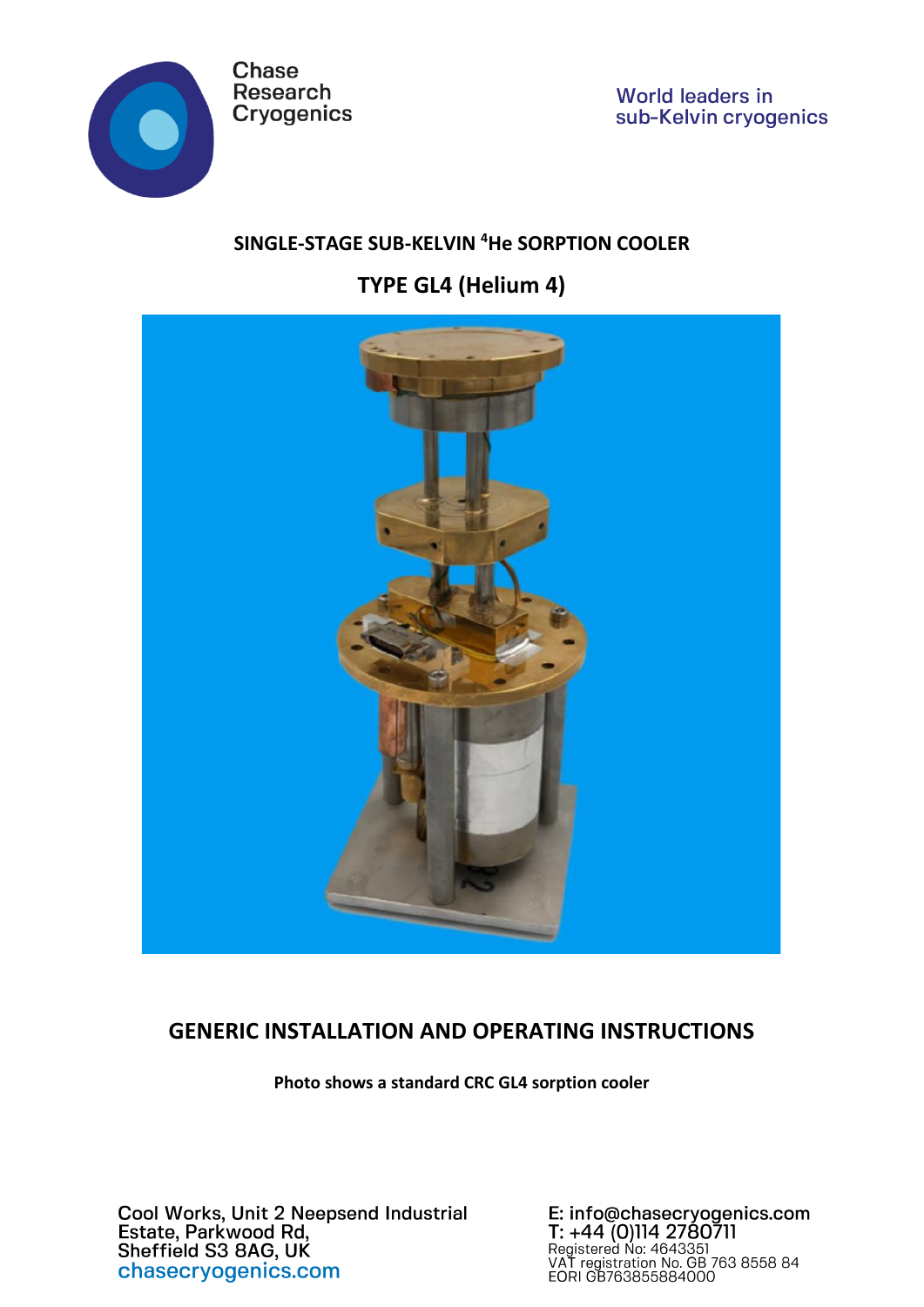#### **Contents**

| $\mathbf{1}$ . |      |  |  |  |  |  |
|----------------|------|--|--|--|--|--|
| 2.             |      |  |  |  |  |  |
|                | 2.1. |  |  |  |  |  |
|                | 2.2. |  |  |  |  |  |
|                | 2.3. |  |  |  |  |  |
|                | 2.4. |  |  |  |  |  |
| 3.             |      |  |  |  |  |  |
| $\mathbf{4}$ . |      |  |  |  |  |  |
|                | 4.1. |  |  |  |  |  |
|                | 4.2. |  |  |  |  |  |
| 5.             |      |  |  |  |  |  |
|                | 5.1. |  |  |  |  |  |
| 6.             |      |  |  |  |  |  |
|                | 6.1. |  |  |  |  |  |
|                | 6.2. |  |  |  |  |  |
|                | 6.3. |  |  |  |  |  |
| 7.             |      |  |  |  |  |  |
|                | 7.1. |  |  |  |  |  |
|                | 7.2. |  |  |  |  |  |
|                | 7.3. |  |  |  |  |  |
|                | 7.4. |  |  |  |  |  |
| 8.             |      |  |  |  |  |  |
| 9.             |      |  |  |  |  |  |

**THIS GENERIC OPERATING MANUAL** describes how to install and operate a CRC GL4 sorption cooler. It is accompanied by an Excel file that contains the validation test data and the calibration files that are **specific** to the sorption cooler unit that you have purchased.

Both this manual and the Excel data file are important parts of the technical documentation for this product. You are advised to make a note below of the location of the Excel file specific to your sorption cooler unit. CRC can, on request, provide a copy of the Excel file for your unit – just let us know the serial number engraved around the mainplate.

This revision of the manual was created in May 2022.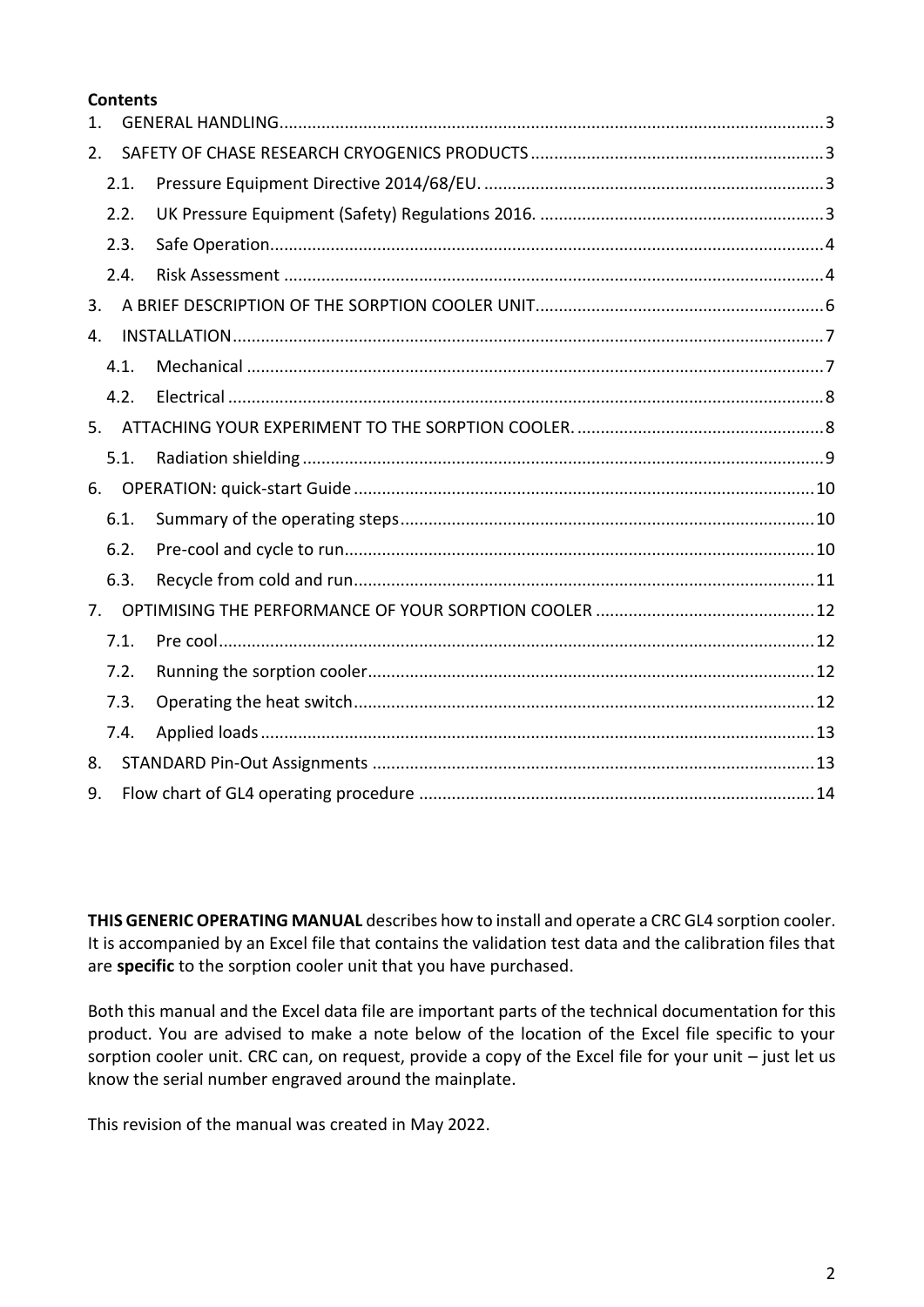## **WARNING!**

## <span id="page-2-0"></span>**CRC SORPTION COOLERS CONTAIN HELIUM GAS AT HIGH PRESSURE.**

**Do not crush, twist or bend the unit. Avoid applying mechanical stresses. Do not heat the unit above room temperature. Keep in a sealed cryostat, or in the shipping box and brace in which it came.**

**Do not hold or lift the unit by the cold heads.**

**Do not tamper with the copper capillary fill tubes.**

**Avoid the use of acid fluxes when soldering near the sorption cooler. Chloride based fluxes will corrode stainless steel and could damage your sorption cooler.**

## **Always allow the unit to warm to room temperature before allowing air into your cryostat. Opening the air valve of a cold cryostat is likely to damage the unit.**

After unpacking the sorption cooler according to the instructions supplied, it should be immediately transferred into the host cryostat. The shipping brace doubles as a stand for the sorption cooler, though when used as a stand the screws through the aluminium plate into the cold heads should NOT be in place. When picking the sorption cooler up, it should be held by the main plate.

## <span id="page-2-1"></span>**2. SAFETY OF CHASE RESEARCH CRYOGENICS PRODUCTS**

## <span id="page-2-2"></span>**2.1. Pressure Equipment Directive 2014/68/EU.**

This CRC sorption cooler unit is manufactured in accordance with Sound Engineering Practice. The volume and gas pressure within the sorption cooler are such that the equipment falls below the lower classification limit in Annex II of the Pressure Equipment Directive. Hence the requirements for Conformity Assessment do not apply and no Declaration of Conformity can be made, nor CE marking applied.

The sorption cooler is covered by Article 4 Paragraph 3 of the Pressure Equipment Directive, which states:

"Pressure equipment and assemblies below or equal to the limits set out in points (a), (b) and (c) of paragraph 1 and in paragraph 2 respectively shall be designed and manufactured in accordance with the sound engineering practice of a Member State in order to ensure safe use. Pressure equipment and assemblies shall be accompanied by adequate instructions for use. Without prejudice to other applicable Union harmonisation legislation providing for its affixing, such equipment or assemblies shall not bear the CE marking referred to in Article 18."

## <span id="page-2-3"></span>**2.2. UK Pressure Equipment (Safety) Regulations 2016.**

The pressurized modules making up this sorption cooler unit have internal volumes much lower than 1 litre, and pressure x volume much lower than 200 bar-litres, hence the sorption cooler is exempt from the Essential Safety Requirements set out in Schedule 2 of the PESR Regulations 2016. This means that the sorption cooler does not require a written scheme of examination. The sorption cooler complies in all respects with the requirements of Regulation 8 of PESR 2016. The *owner* has duties under the PESR regulations to ensure that a) the safe operating limits are not exceeded; b)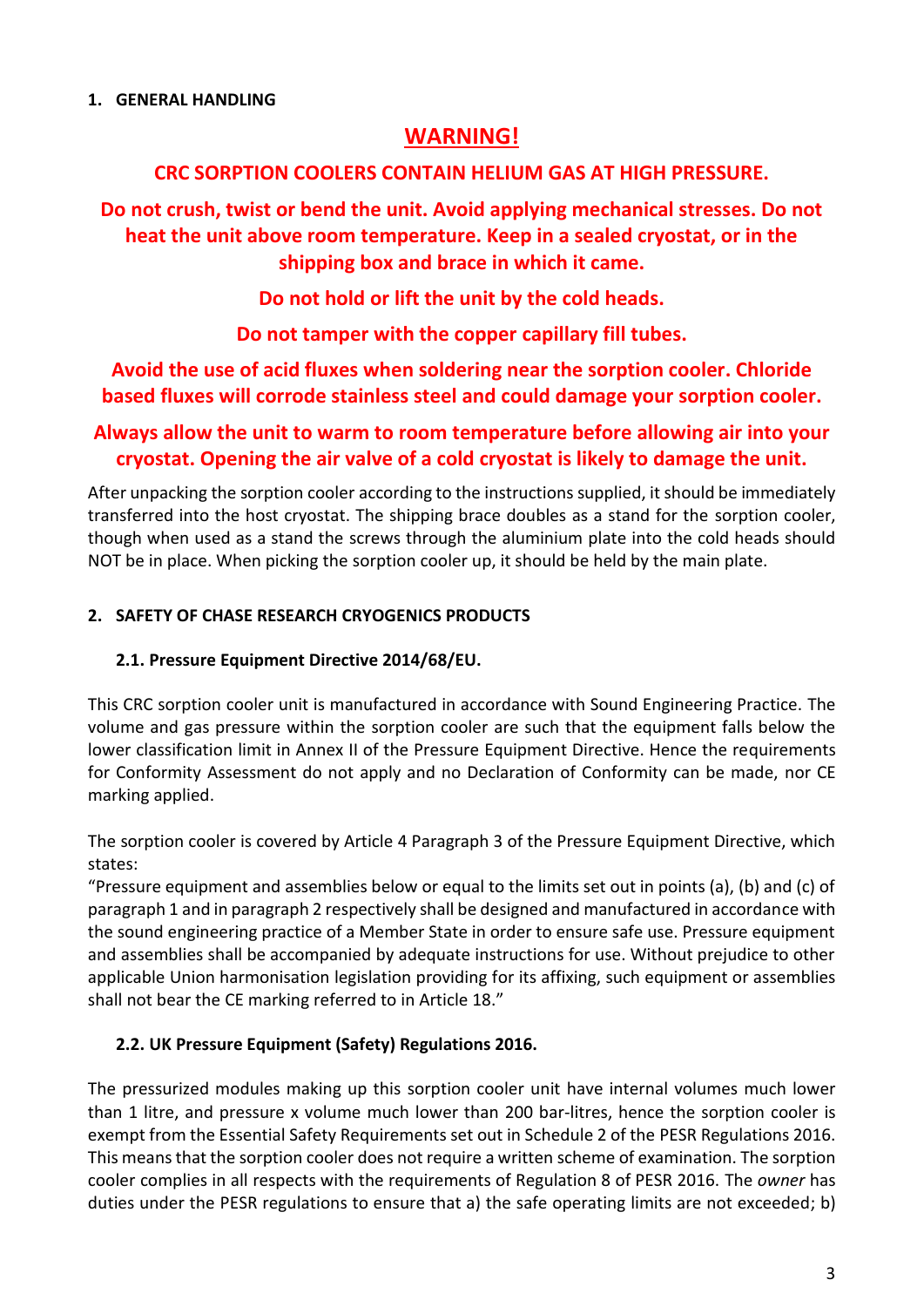the unit is operated in accordance with these instructions; c) the unit is returned to Chase Research Cryogenics Ltd in the event that any maintenance is required. The sorption cooler contains no userserviceable parts.

#### <span id="page-3-0"></span>**2.3. Safe Operation**

<span id="page-3-1"></span>The safe operating temperature range of this sorption cooler is 0 to 320 K.

#### **2.4. Risk Assessment**

CRC sorption coolers contain Helium gas under pressure. The stored energy of the system is less than 50 bar litres. All system components are integrity tested during manufacture; the slightest leak will make the sorption cooler lose its stored gas and cease to function. A unit that has leaked presents no risks whatever to the user; the following risk assessment applies therefore only to functional units.

#### *Hazards and consequences*

Accidental damage to the sorption cooler unit could result in the sudden release of pressurised gases, causing mechanical failure of the unit and potential injury (or damage to surrounding instruments) from ejected debris.

Possible events leading to failure are: overheating of the unit, for example in a fire; dropping or crushing of the unit; twisting or bending of the gas tubes. Mechanical damage to the unit is most likely to occur during assembly of the instrument of which the sorption cooler forms part.

#### *Risks without controls in place*

It is extremely unlikely that the above events will lead to danger. Chase Research Cryogenics Ltd has produced several hundred sorption cooler units of various designs, which are in use for a range of applications worldwide. To date there has never been a sudden failure of a sorption cooler unit – indicating that with normal use (including inevitable handling mishaps) the units have an excellent safety record. User experience to date shows that accidental mechanical damage to sorption cooler units is likely to result in slow leaks, not sudden failures.

### *Controls in place*

The controls that are in place to eliminate (as far as reasonably practicable) the risks arising from mechanical damage to a sorption cooler unit are:

- This written instruction manual, containing warnings about the potential risks arising from damage to the unit and alerting the user to more risky operations;
- Instructions that the unit should not be used if it has been subjected to overheating, dropping, crushing, bending or twisting;
- A warning label on the transit box that the instructions should be read prior to handling the unit.
- A shipping brace for safe storage of the unit when not in use.

The applications for which sorption cooler units are intended make it impossible to place warning labels on the unit itself. However if the sorption cooler is incorporated into another instrument, that instrument should carry a warning label to alert the user that the sorption cooler contains no userserviceable parts and should not be disassembled.

#### *Risks with controls in place*

Providing users read and follow this instruction manual the risks are negligible.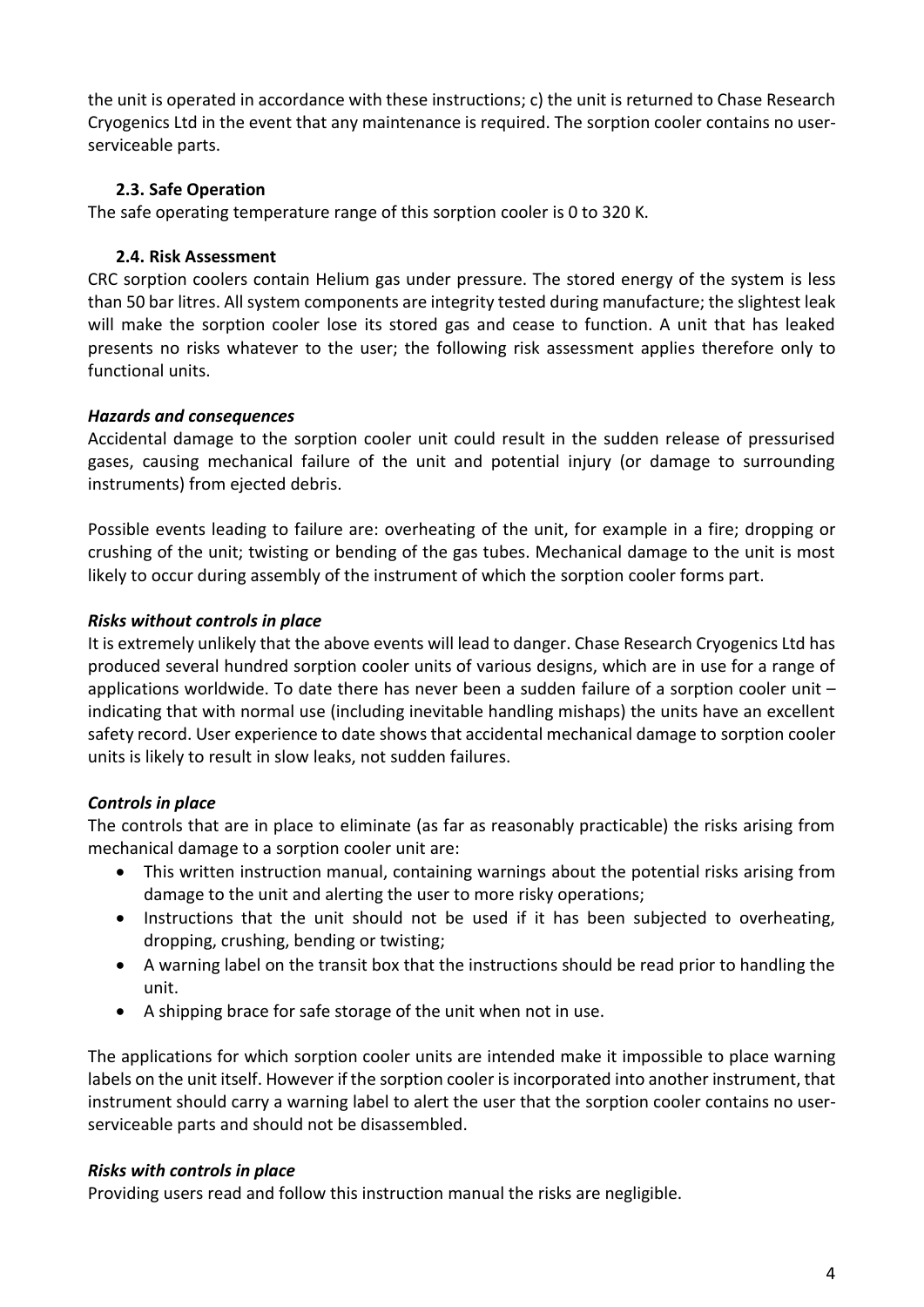#### **2.5. Safe Transportation**

The unit must be correctly re-installed in its shipping brace before transportation either by road or air. Follow the unpacking instructions provided in reverse order and contact CRC for advice if needed. The cooler+brace should be securely packed into the cooler's rigid shipping box, which contains polystyrene or similar cushioning material to firmly hold the unit and prevent any movement within the box. Add extra pieces of packing foam to ensure that the heavy pumps cannot move in transit. Place the rigid shipping box into a much larger outer carton surrounded by at least 5-10 cm soft fill on all sides, this should ensure that if dropped the impact shock will be absorbed by the overpack, and not transmitted to the cooler itself.

For transportation purposes CRC sorption coolers are classified under UN 2857, Class 6A (6=Other articles containing gas under pressure; A=asphyxiant gas). Special Provision 119 applies: *Refrigerating machines include machines or other appliances which have been designed for the specific purpose of keeping food or other items at a low temperature in an internal compartment, and air conditioning units. Refrigerating machines and refrigerating machine components are not subject to the provisions of ADR if they contain less than 12 kg of gas in Class 2, group A or O according to [2.2.2.1.3,](https://adrbook.com/en/2017/ADR/2.2.2.1.3) or if they contain less than 12 litres ammonia solution (UN No. 2672).*

This special provision means that the cooler does not need to be either labelled or shipped as hazardous or dangerous goods, whether transported by road or by air, provided that it is appropriately packed.

Ensure that the outer carton is clearly labelled as fragile with 'This Way Up' labels and add Shock Indicators if you are handing the consignment to third-party couriers, as these should deter rough handling.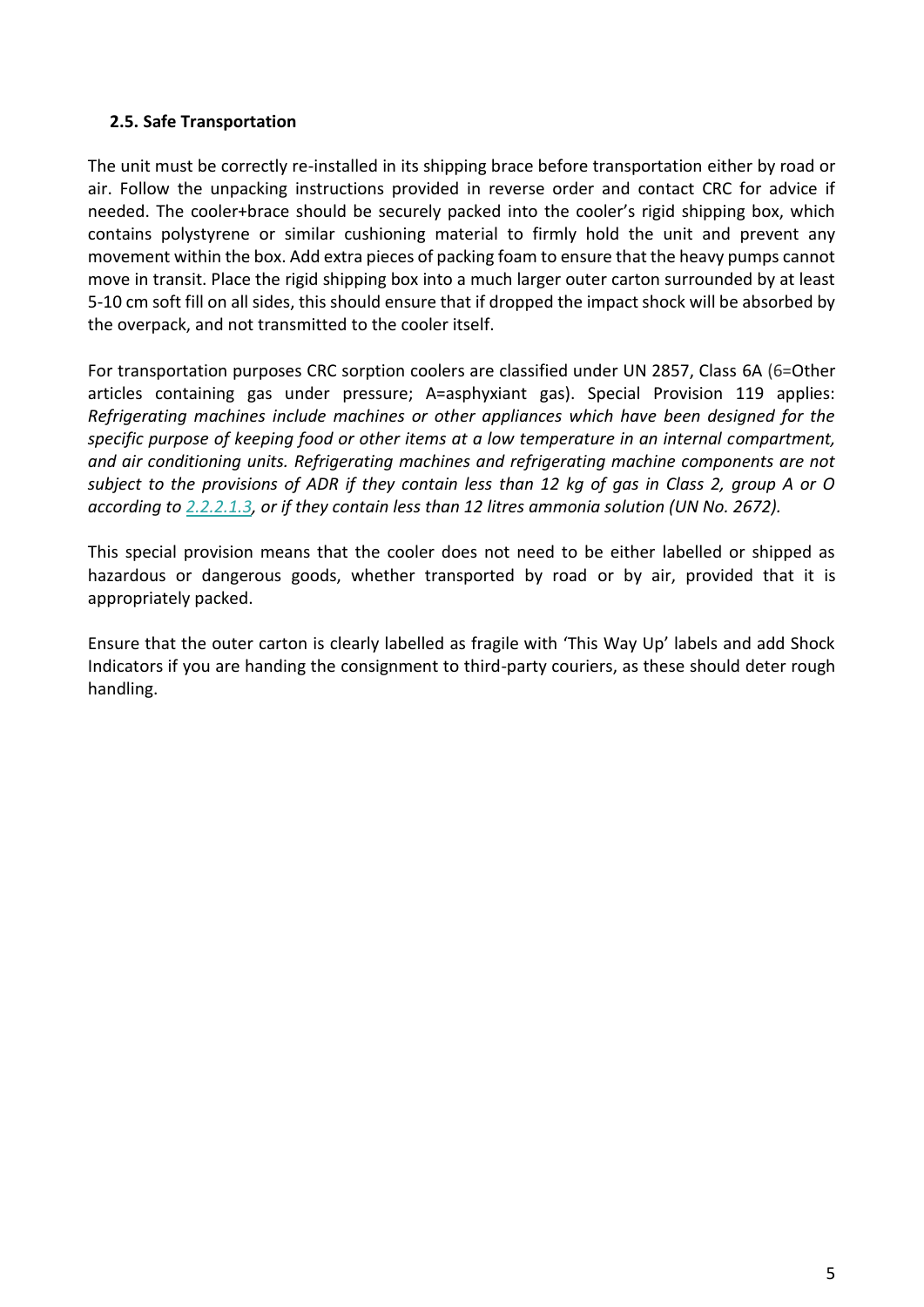#### <span id="page-5-0"></span>**3. A BRIEF DESCRIPTION OF THE SORPTION COOLER UNIT**

The sorption cooler shown in the figure below is the current standard model. The <sup>4</sup>He head of older models may look slightly different but the operation is the same. In use, the sorption cooler is inverted, i.e. the head will be at the bottom. The main plate needs to be thermally sunk to the cold head of a mechanical cryocooler 4K or below, see section 4.1 for more information. The <sup>4</sup>He cold head and the film burner can both be used to extract heat from the experiment, see section 5 for more information. The pump and heat switch can reach up to 50K during operation, these need to be radiation shielded from the head, for more information see section 5.1. All electrical connections are mounted on the main plate on an MDM connector. Pin-outs are listed at the end of this manual.



The following short names for the various parts of the sorption cooler are used throughout this user manual:

| Short name used in this manual | Refers to the sorption cooler part       |
|--------------------------------|------------------------------------------|
| 4-head                         | <sup>4</sup> He cold head                |
| FB                             | Film burner                              |
| 4-Pump                         | <sup>4</sup> He pump                     |
| 4-Switch                       | Heat Switch for the <sup>4</sup> He pump |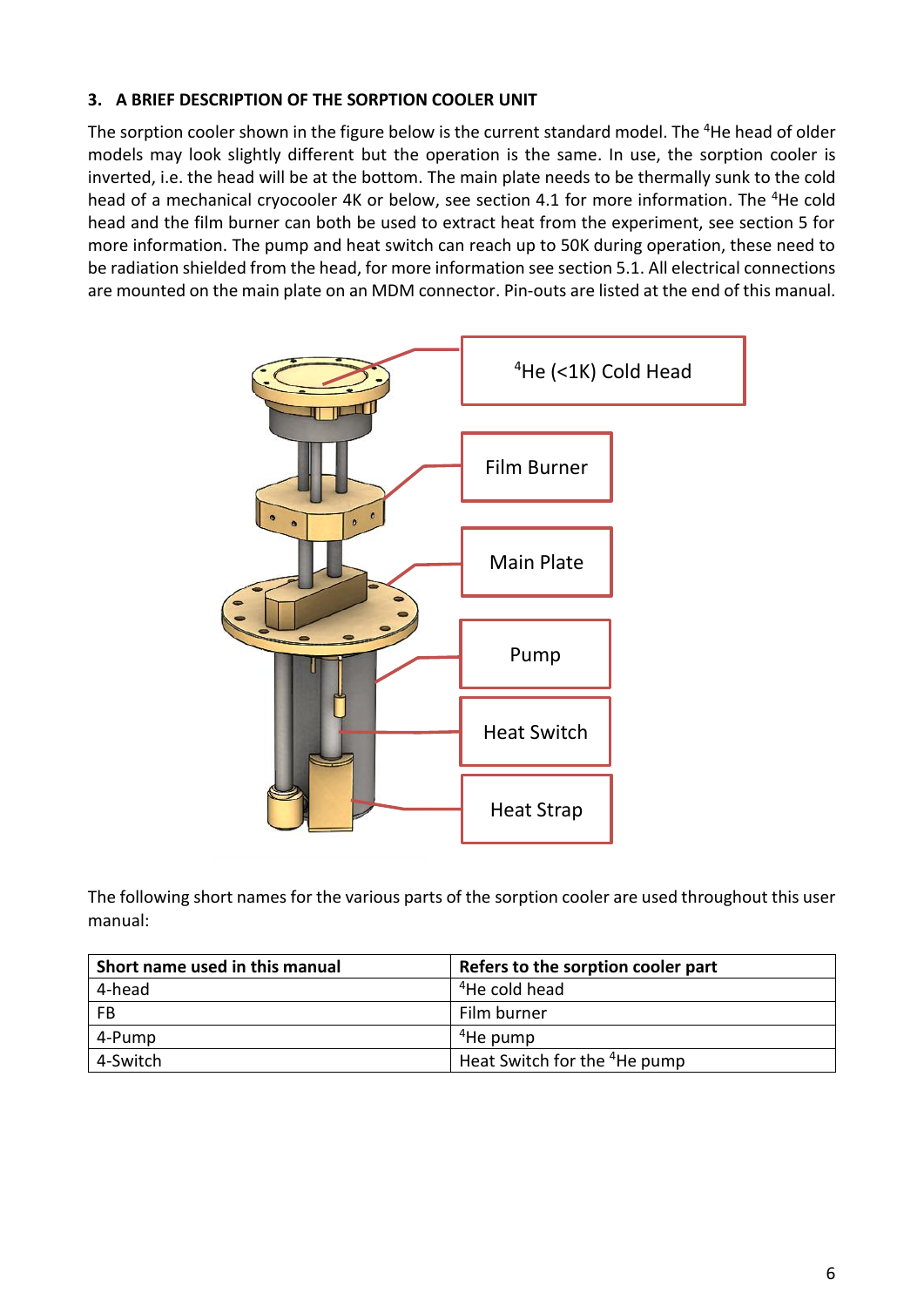#### <span id="page-6-0"></span>**4. INSTALLATION**

<span id="page-6-1"></span>**4.1. Mechanical**

## **Before installing the unit in your cryostat, be sure to remove all the pieces of packing material from around the pump, as mentioned in the unpacking instructions.**

## **There should be no need to touch the heat switch or heat strap during installation or normal operation of the sorption cooler. The heat switch can be easily damaged, and if bent or twisted is likely to fail.**

This sorption cooler is designed to work equally well in either a 'wet' cryostat using liquid <sup>4</sup>He to cool the mainplate, or in a 'dry' cryostat with the mainplate thermally sunk to a mechanical cryocooler at 4K or below, such as a GM or pulse tube cryocooler. The thermal link to the cryocooler should be made from gold plated copper to ensure excellent thermal contact between the sorption cooler and the cryocooler. To attach the sorption cooler to the 4K stage of the cryocooler there are twelve 4.1mm diameter (M4 clearance) holes symmetrically distributed around the perimeter of the main plate. (Note: UNC #6 clearance holes are substituted if preferred by the customer). A CAD file of your sorption cooler will be provided on request to enable the design of the interfacing. Several interfacing options are possible, depending on the space available in your cryostat, see our website for the most common options and contact CRC for more advice. We can provide sorption coolers with additional mounting holes, or custom hole patterns, where this will make interfacing and radiation shielding easier.

**Because the cooling down of the heads depends upon gas convection, and on liquid helium collecting in the heads fed by gravity, the sorption cooler** *mus*t **be kept close to vertical with the heads downwards.**



**Ensure spring washers are under every bolt head, these will take out differential thermal contraction that might otherwise cause loosening of the bolts, and thus compromise thermal contact.**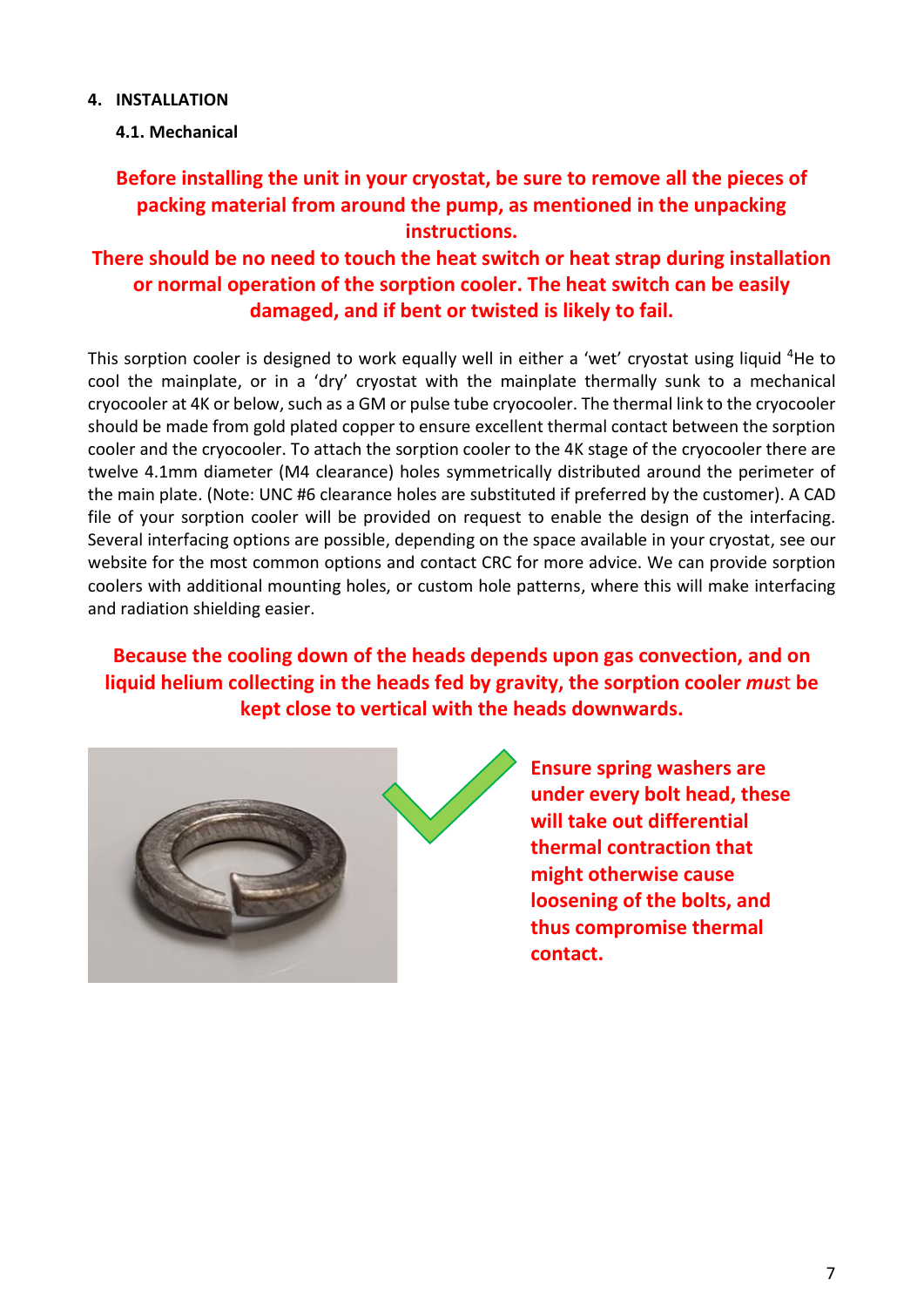### <span id="page-7-0"></span>**4.2. Electrical**

All electrical connections are on a 21-pin MDM-SSP connector mounted onto the main plate. Pinouts are listed at the end of this instruction manual.

The table below summarises the temperature sensors installed on the unit.

| <b>ITEM</b>             | Calibration                                                     | <b>Options</b>                                              |  |
|-------------------------|-----------------------------------------------------------------|-------------------------------------------------------------|--|
| 4-head RuO <sub>2</sub> | Generic Lakeshore Cryotronics<br>or Scientific Instruments Inc. | Individually calibrated sensors<br>can be fitted on request |  |
| Film burner diode       | Specific calibration supplied in<br>individual data file        | No diode supplied                                           |  |
| Main plate diode        | Generic – supplied by CRC Ltd                                   | No diode supplied                                           |  |
| Pump diode              | Generic – supplied by CRC Ltd                                   |                                                             |  |
| Switch diode            | Generic – supplied by CRC Ltd                                   |                                                             |  |

Generic (i.e. standard calibration) RuO<sub>2</sub> sensors from Lakeshore Cryotronics or Scientific Instruments Inc. are the default option on the head of all CRC sorption coolers. Individually calibrated 'CERNOX' or RuO<sub>2</sub> sensors are only fitted at the customer's request. The thermometer on the 4-head is operated as a 4-wire device and should ideally be driven by an AC current no greater than  $1\mu$ A.

Calibration tables for all thermometer sensors are sent in the Excel data file that accompanies each unit. Generic diode calibration curves for the pump diode and heat switch diode, and a calibration curve specific to the film burner diode, are supplied as standard. The diode thermometers require excitation with currents of  $10\mu$ A DC.

The heat switch heater typically requires about 5 V to keep the switch in the 'ON' state with the absorber pod at greater than ~20K, and it will cool to the off state (T < 10 K) in ten to fifteen minutes.

The pump heater impedance is typically 300 $\Omega$ . During the cooling cycle it is necessary to warm the 4-pump to between 45 and 50k. A heater current of up to 100 to 130mA will heat the 4-pump rapidly; lower heater currents will result in slower heating. Stabilisation of the 4-pump temperature at around 50K will typically require a heater current of around 12 to 15mA. Try to ensure that the lead-in wiring to the heater is not unduly dissipative.

#### <span id="page-7-1"></span>**5. ATTACHING YOUR EXPERIMENT TO THE SORPTION COOLER.**

This model of sorption cooler provides two points at which heat may be extracted from a user's experiment mounted on a separate cold table; these are the 4-head and the film burner. Attachments to the 4-head and film burner can be made using the tapped holes provided.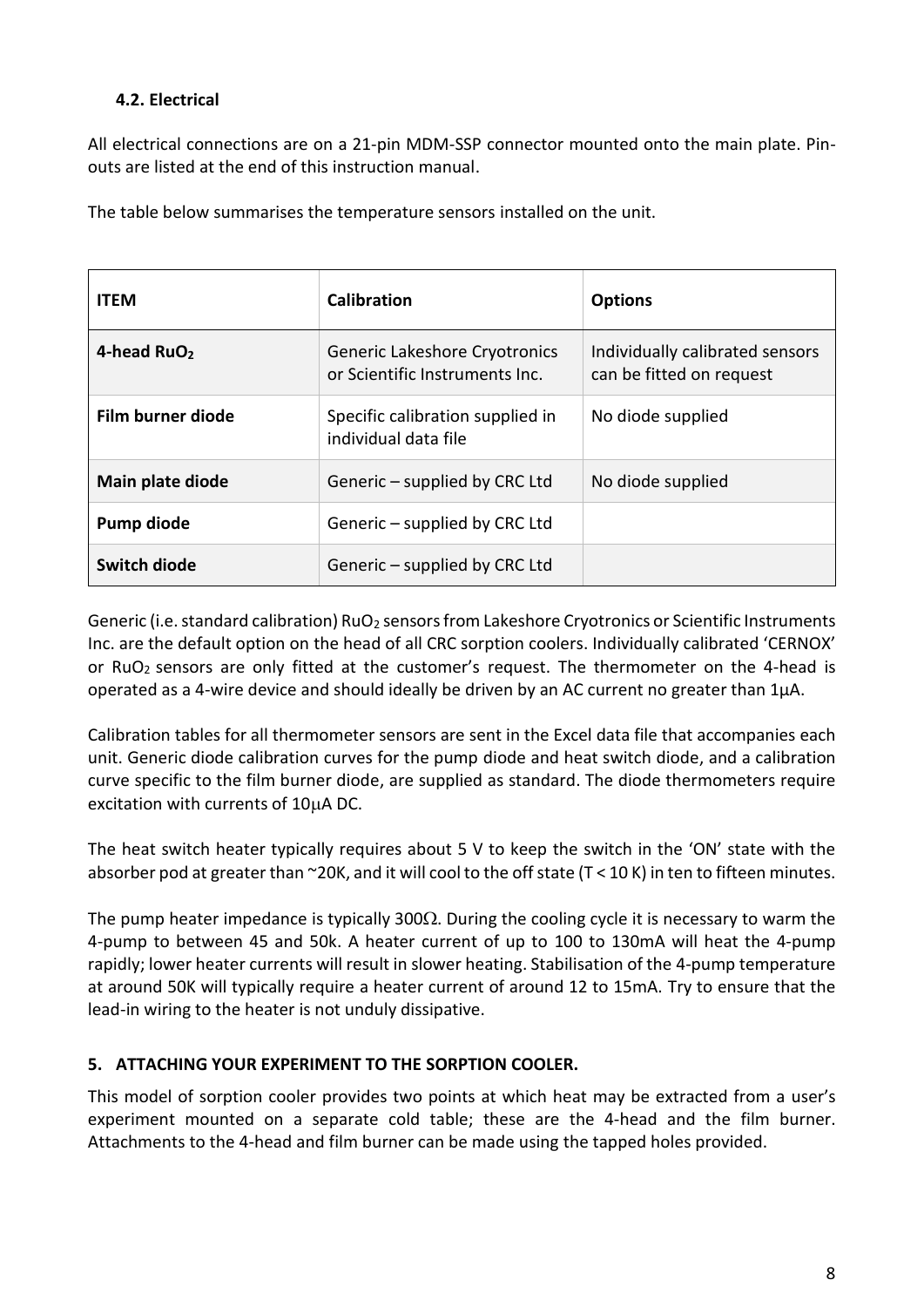The top surface of the 4-head has 8 holes tapped M3 on a pitch circle. The film burner has four pairs of M3 tapped holes on the sides of the main body. In both cases UNC #4 threads can be substituted if preferred by the customer.

## **While fixing experimental equipment to the cold head, extreme care should be taken not to twist or bend the gas pipes. Always support the cold head against the applied torque.**

GL4 sorption coolers are made in different sizes. The size of a GL4-type sorption cooler determines its run time and temperature at a given heat loading. The sorption cooler you have purchased will have been built to your requirements and tested to verify that it meets its specification. Details of the specification and of the test results are in the Excel file accompanying your unit.

Under no load, and with the main plate at ~4K, the 4-head will typically run at about 825mK, and the film burner at about 1K. If the main plate can be kept colder than 4K (for example by a GM/PT cold head), then the sorption cooler will also run slightly colder and longer. When the 4-head is loaded the head temperature increases, as seen in the typical data in Figure 1 below. Load data for your specific sorption cooler will be supplied in the Excel data file that accompanies your unit. Optimum temperatures and run times should be obtained with the loads distributed between the 4-head and film burner, and with the film burner temperature running at approximately 1.5 to 2 K.



#### <span id="page-8-0"></span>**5.1. Radiation shielding**

The 4-head, and any cold table/experimental equipment/detector assembly you attach to it, must be properly radiation shielded at <4K to achieve a sub-Kelvin operation. The film burner is designed to buffer the parasitic loads due to wiring and mechanical support structures, and heat sinking these items to it will reduce the load on the 4-head. No other mechanical attachments to the sorption cooler unit are necessary for satisfactory operation. If, in your system, your GL4 sorption cooler performance is not meeting the stated specification, this is most likely to be due to a radiation load. Check your radiation shielding and consider adding extra multi-layered insulation around your radiation shields, or around the 4-pump.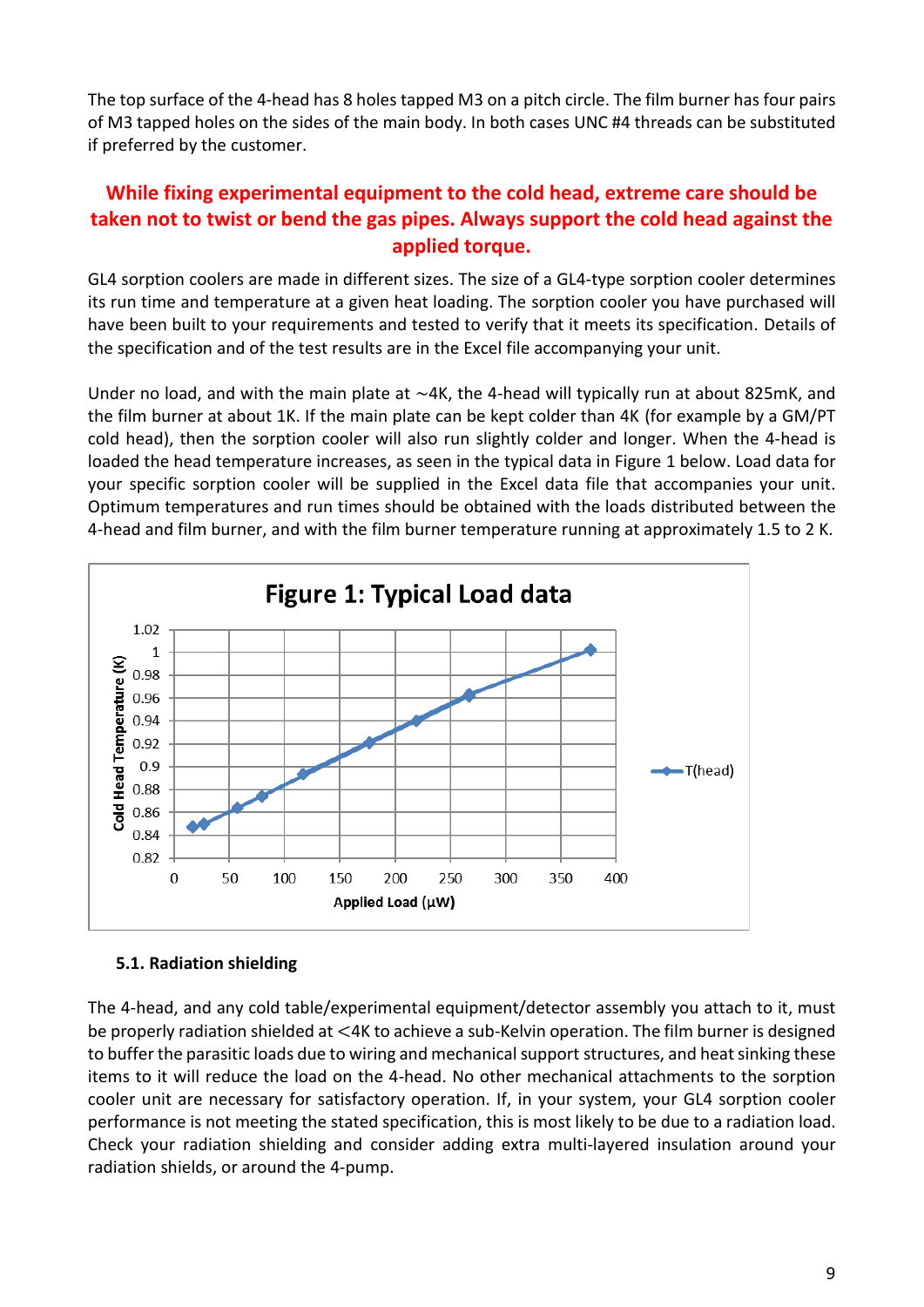#### <span id="page-9-0"></span>**6. OPERATION: QUICK-START GUIDE**

#### <span id="page-9-1"></span>**6.1. Summary of the operating steps**

The basic operational sequence is as follows.

- Pre-cool using the mechanical cryocooler from room temperature to ~4K.
- During pre-cooling, when the 4-switch turns OFF (it is at less than 10K), heat the 4-pump to 45-55K and keep it in that temperature range while the 4-head cools to below 4K and its temperature stabilises.
- Turn OFF the 4-pump heat and turn ON the 4-switch.

A detailed flow diagram showing all the steps for running the sorption cooler can be seen at the end of this manual. The temperatures suggested are only approximate and may need to be adjusted to achieve the best performance for your specific sorption cooler and experiment. If you are using a mechanical cryocooler with a low cooling power (e.g. 100mW) use the lower end of the suggested 4-pump temperature range. If you are using a more powerful mechanical cryocooler, or precooling with liquid helium, you will get the best performance at the top end of the suggested temperature range. An operational sequence for a typical GL4 sorption cooler is illustrated below.

#### <span id="page-9-2"></span>**6.2. Pre-cool and cycle to run**

An illustration of a typical pre-cool and first cycle with a low-power GM cryocooler is shown below. Cooling times will be shorter with a higher-power GM.



Here you can see that after ~800 minutes the 4-head temperature is less than 4K, the 4-switch is off (<10K) and the pump is at more than 25K. To get the GL4 running the pump is warmed to  $\sim$  45K by applying a voltage of 20V. The pump heater is turned down or off while the head temperature drops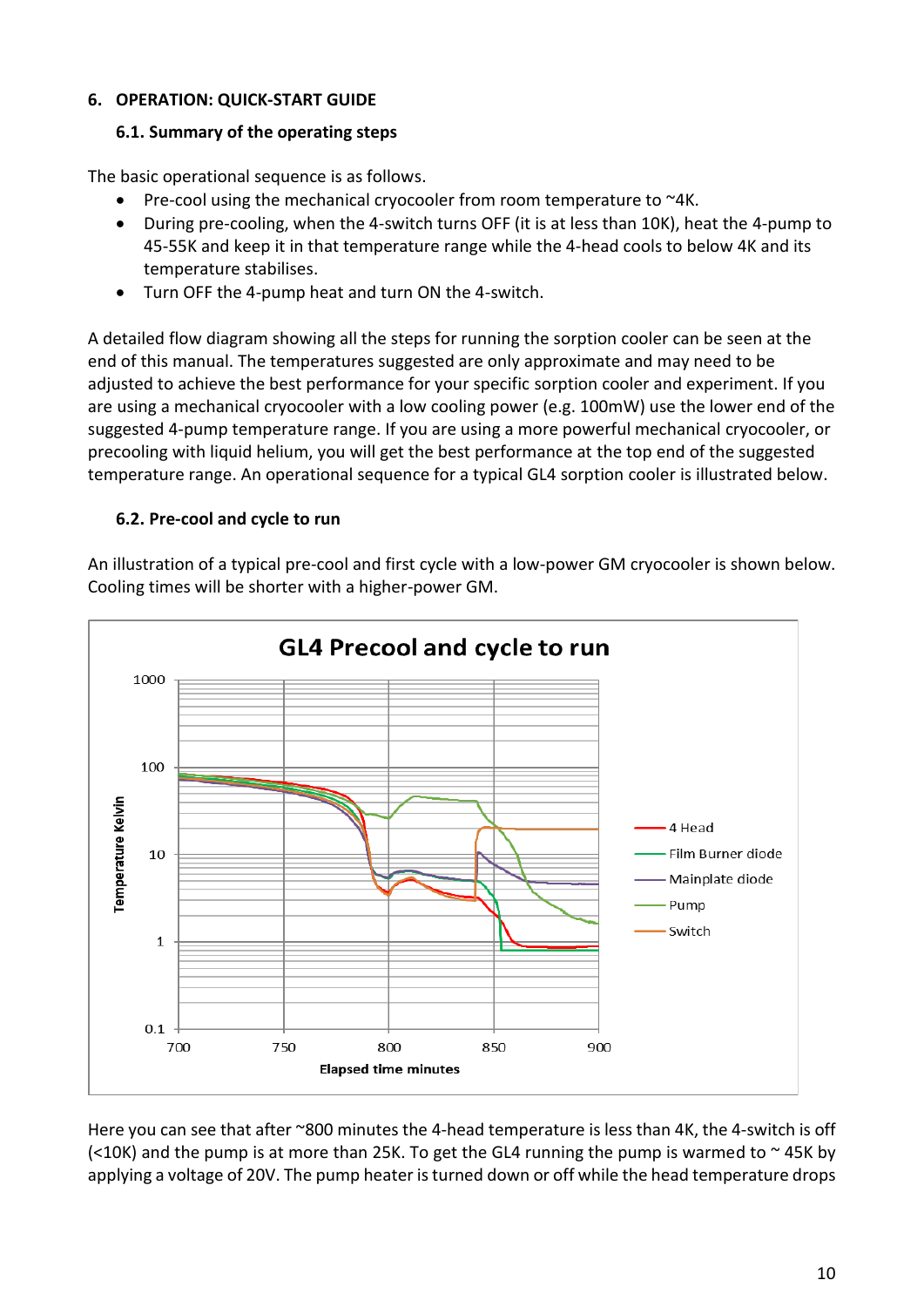to less than 3K (lower is better). As the 4-head temperature stabilises, the 4-switch is turned on with a voltage of 5V and the GL4 starts to run (4-head drops to <1K).

Note in this figure that the film burner diode readings bottom out during the run because the generic diode calibration has been used. Diode readings below ~20K are only indicative and are used primarily for 'housekeeping'. In most cases we are able to provide a specific calibration for the film burner diode fitted to your sorption cooler, which will improve the accuracy of the FB diode readings below 4K.

#### <span id="page-10-0"></span>**6.3. Recycle from cold and run**

The run time of a GL4 sorption cooler will depend on the size of the unit (i.e. how much gas it contains), on parasitic loads, and on the loads applied by your cryostat and experiment. When the unit expires, it can be recycled from cold and run again. A typical sequence with a low-power GM cryocooler is illustrated below.



At the beginning of this sequence the 4-head has expired and the 4-switch has been turned off. To recycle the GL4 the 4-pump is warmed to  $\sim$  45K and kept warm until the 4-head re-cools and stabilises (around t=4025). The 4-switch is turned on and the GL4 once again begins to run. The entire recycling sequence takes less than 100 minutes. A faster recycle (warming the pump rapidly with a higher voltage) can be carried out if a higher-power GM is used, as it has more capacity to quickly remove the heat input to cycle the 4-pump.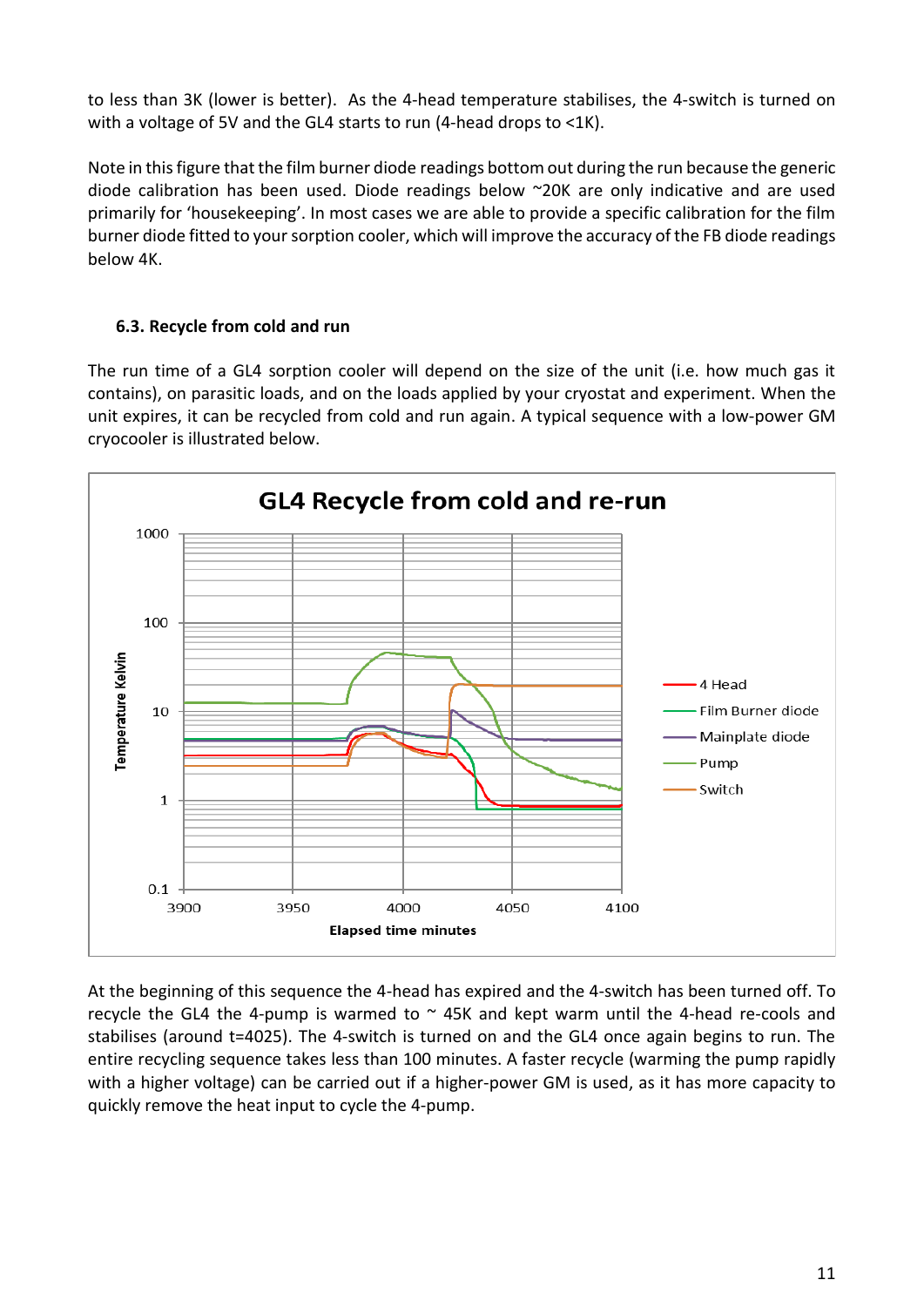#### <span id="page-11-0"></span>**7. OPTIMISING THE PERFORMANCE OF YOUR SORPTION COOLER**

It is easy to get your sorption cooler to run, but takes practice and experimentation to achieve the very best possible performance. Your experimental configuration will affect the thermal loadings on, and conductances between, the various parts of your sorption cooler. Try experimenting with slight variations of the generic method of operation described in this manual to optimise the performance for your own application.

### <span id="page-11-1"></span>**7.1. Pre cool**

### *Keep the 4-pump above 25K once the switch has turned OFF during the initial cooldown.*

It is important to understand that for the initial cool down, the cold head cools by gas convection, and the pump cools by conduction via the heat switch while the heat switch is ON. The cold head will cool rapidly while the pump is warmer than ~25K, but once the pump drops below this temperature the head could take a very long while to reach its final cooldown temperature. This is because when the gas is adsorbed into the pump, the head cannot cool by gas convection. The key to a rapid cooldown is once the heat switch has turned OFF, reheat the pump above ~25K and stabilise it at this temperature. You should then see the cold head cool rapidly to around 4K.

### <span id="page-11-2"></span>**7.2. Running the sorption cooler**

### *Experiment with varying the 4-pump temperature during the run to find the best performance for your set up.*

Once the 4-head is ~4K, and the switch is off, the sorption cooler is ready to start running. The generic method is to heat the 4-pump to the suggested temperature in the flow diagram and maintain it there while the 4-head cools below the critical liquefaction point of  ${}^{4}$ He (5.2K). But the colder the 4-head gets while the 4-pump is hot, the higher the liquefaction efficiency, and hence the longer the sorption cooler will run before it must be recycled. You should try variations of pump temperatures to find a procedure that provides the best performance for your set up. When operating from a low-powered mechanical cryocooler (e.g. 100mW @ 4K GM unit), you will achieve more efficient <sup>4</sup>He condensation by starting at the lower end of the suggested range of temperatures. This is because imposing a smaller load on the mechanical cryocooler from the hot pump will enable a faster and more efficient recycle and run.

### <span id="page-11-3"></span>**7.3. Operating the heat switch**

### *Turning the 4-switch on slowly will put less load into the cryocooler.*

Once the <sup>4</sup>He is liquified (when the 4-head and film burner temperatures have stopped falling) the 4-pump is allowed to cool by turning OFF the pump heater and turning ON the heat switch. During this time the hot 4-pump will impose a large heat load onto the 4K plate which will cause the temperature to rise temporarily. However, the rate of cooling the 4-pump can be varied depending on the voltage applied to the 4-switch. The switch will begin to turn ON at 14-17K and be fully on above ~20K. If the switch is turned on slowly, by applying a lower voltage at first and gradually increasing it, the heat from the pump is dissipated more slowly and so there is less temperature rise at the 4K plate. In addition, if there is a small pause between turning off the pump power and turning on the switch power, in this time the pump will cool slightly by the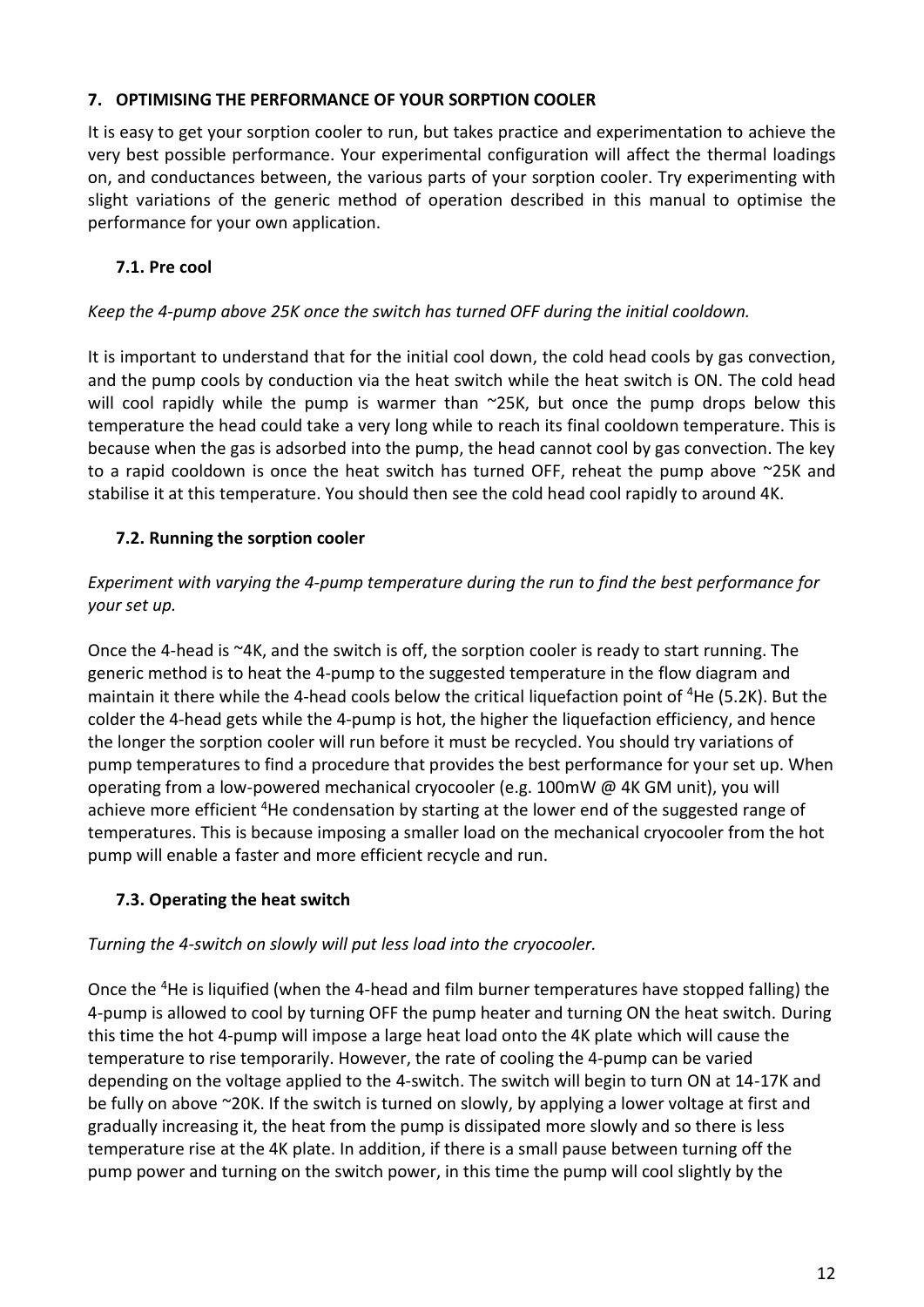parasitic load down the pump tube. At this point the 4-head temperature and film burner temperature will fall rapidly.

#### <span id="page-12-0"></span>**7.4. Applied loads**

*Use the 4-Head and Film burner to buffer any applied loads.*

In operation, the applied loading from lead-in wiring may be dissipated on the film burner to optimise the 4-head temperature or run time. The longest run times will be obtained when the loads on the 4-head are minimised.

#### <span id="page-12-1"></span>**8. STANDARD PIN-OUT ASSIGNMENTS**

The table below shows the standard wiring pin-outs to 21-pin micro-D SSP.

| <b>Function</b>            | Red box<br>for<br>twisted | <b>Designation</b> | <b>MDM</b><br>$21 -$ | <b>Drive current</b>       |
|----------------------------|---------------------------|--------------------|----------------------|----------------------------|
|                            | pair.                     |                    | SSP.                 | or voltage                 |
| 4-HEAD RuO <sub>2</sub> V+ |                           |                    | $\mathbf{1}$         | 100 <sub>n</sub> A AC      |
| 4-HEAD RuO <sub>2</sub> V- |                           |                    | 12                   | Or low voltage             |
| 4-HEAD $RuO2$ I+           |                           |                    | 2                    | <b>Driver</b>              |
| 4-HEAD $RuO2$ I-           |                           |                    | 13                   | e.g. V<0.5mV               |
| <b>NC</b>                  |                           |                    | 3                    |                            |
| DIODE FILM BURNER I+       |                           |                    | $\overline{4}$       | $10\mu A$                  |
| DIODE FILM BURNER I-       |                           |                    | 14                   |                            |
| DIODE MAINPLATE I+         |                           |                    | 5                    | $10\mu A$                  |
| <b>DIODE MAINPLATE I-</b>  |                           |                    | 15                   |                            |
| DIODE 4-PUMP I+            |                           |                    | 6                    | $10\mu A$                  |
| DIODE 4-PUMP I-            |                           |                    | 16                   |                            |
| DIODE 4-SWITCH I+          |                           |                    | $\overline{7}$       | $10\mu A$                  |
| <b>DIODE 4-SWITCH I-</b>   |                           |                    | 17                   |                            |
|                            |                           |                    | 8                    |                            |
|                            |                           |                    | 18                   |                            |
| <b>HEATER 4-SWITCH I+</b>  |                           |                    | 9                    | 5 Volts                    |
| <b>HEATER 4-SWITCH I-</b>  |                           |                    | 19                   |                            |
|                            |                           |                    | 10                   |                            |
|                            |                           |                    | 20                   |                            |
| HEATER 4-PUMP I+           |                           |                    | 11                   | 50 to 100 mA<br>20 to 30 V |
| <b>HEATER 4-PUMP I-</b>    |                           |                    | 21                   | $300\Omega$                |

Diode thermometer

Ruthenium Oxide thermometer

Heater wires



Twisted pair